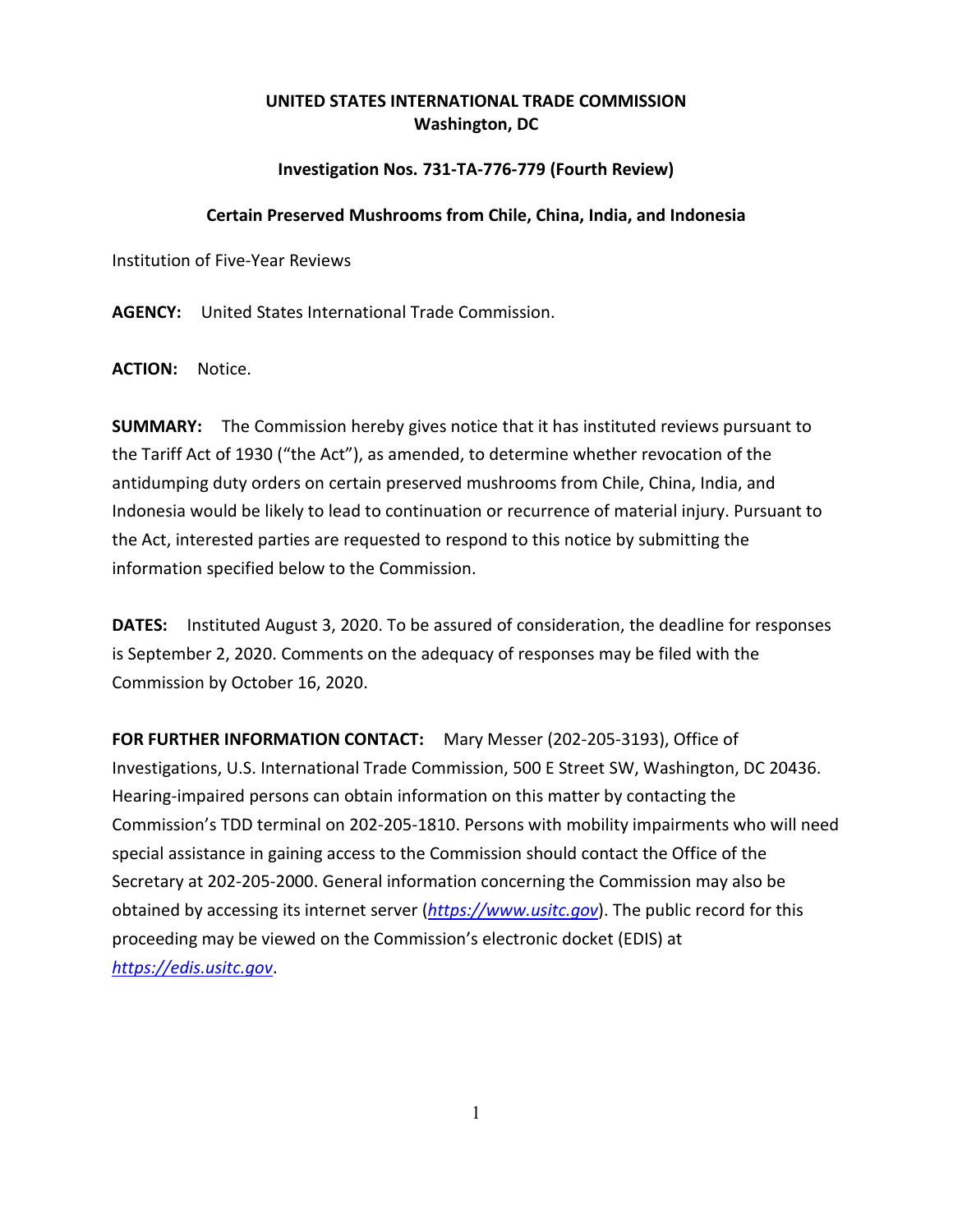## **SUPPLEMENTARY INFORMATION:**

**Background**.--On December 2, 1998, the Department of Commerce ("Commerce") issued an antidumping duty order on imports of certain preserved mushrooms from Chile (63 FR 66529) and on February 19, 1999, Commerce issued antidumping duty orders on imports of certain preserved mushrooms from China, India, and Indonesia (64 FR 8308–8312). Commerce subsequently revoked in part the order on imports from Indonesia (68 FR 39521, July 2, 2003). Following first five-year reviews by Commerce and the Commission, effective November 17, 2004, Commerce issued a continuation of the antidumping duty orders on imports of certain preserved mushrooms from Chile, China, India, and Indonesia (69 FR 67308). Following the second five-year reviews by Commerce and the Commission, effective April 28, 2010, Commerce issued a continuation of the antidumping duty orders on imports of certain preserved mushrooms from Chile, China, India, and Indonesia (75 FR 22369). Following the third five-year reviews by Commerce and the Commission, effective September 2, 2015, Commerce issued a continuation of the antidumping duty orders on imports of certain preserved mushrooms from Chile, China, India, and Indonesia (80 FR 53104). The Commission is now conducting fourth reviews pursuant to section 751(c) of the Act, as amended (19 U.S.C. 1675(c)), to determine whether revocation of the orders would be likely to lead to continuation or recurrence of material injury to the domestic industry within a reasonably foreseeable time. Provisions concerning the conduct of this proceeding may be found in the Commission's Rules of Practice and Procedure at 19 CFR Part 201, Subparts A and B, and 19 CFR Part 207, Subparts A and F. The Commission will assess the adequacy of interested party responses to this notice of institution to determine whether to conduct full or expedited reviews. The Commission's determinations in any expedited reviews will be based on the facts available, which may include information provided in response to this notice.

**Definitions**.--The following definitions apply to these reviews:

- (1) *Subject Merchandise* is the class or kind of merchandise that is within the scope of the five-year reviews, as defined by Commerce.
- (2) The *Subject Countries* in these reviews are Chile, China, India, and Indonesia.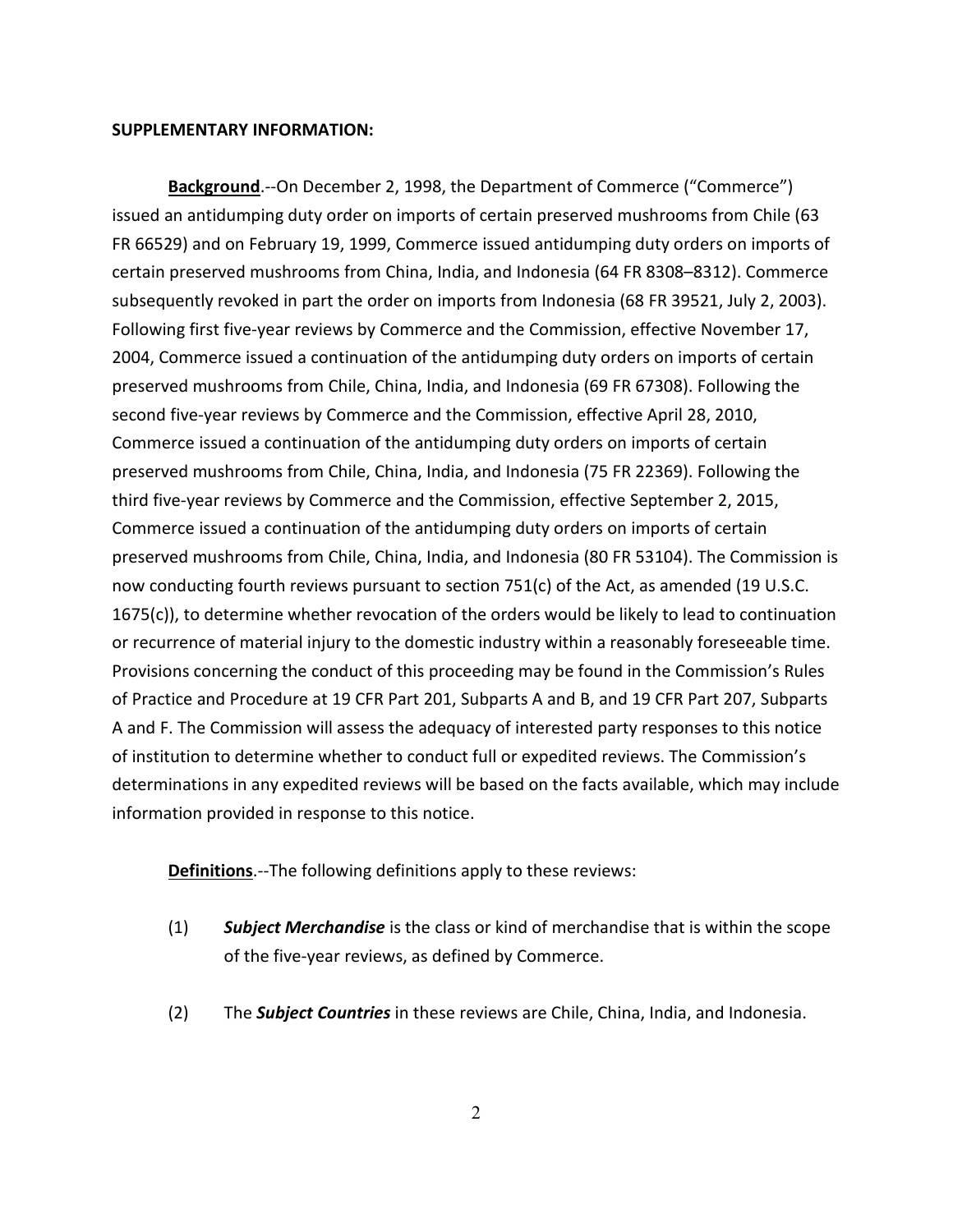- (3) The *Domestic Like Product* is the domestically produced product or products which are like, or in the absence of like, most similar in characteristics and uses with, the *Subject Merchandise*. In its original determinations, its full first fiveyear review determinations, and its expedited second and third five-year review determinations, the Commission found one *Domestic Like Product* consisting of certain preserved mushrooms corresponding to the scope of Commerce's investigations.
- (4) The *Domestic Industry* is the U.S. producers as a whole of the *Domestic Like Product*, or those producers whose collective output of the *Domestic Like Product* constitutes a major proportion of the total domestic production of the product. In its original determinations, its full first five-year review determinations, and its expedited second and third five-year review determinations, the Commission defined the *Domestic Industry* to consist of all domestic producers of certain preserved mushrooms. Certain Commissioners defined the *Domestic Industry* differently in the original investigations.
- (5) An *Importer* is any person or firm engaged, either directly or through a parent company or subsidiary, in importing the *Subject Merchandise* into the United States from a foreign manufacturer or through its selling agent.

**Participation in the proceeding and public service list**.--Persons, including industrial users of the *Subject Merchandise* and, if the merchandise is sold at the retail level, representative consumer organizations, wishing to participate in the proceeding as parties must file an entry of appearance with the Secretary to the Commission, as provided in § 201.11(b)(4) of the Commission's rules, no later than 21 days after publication of this notice in the *Federal Register*. The Secretary will maintain a public service list containing the names and addresses of all persons, or their representatives, who are parties to the proceeding.

Former Commission employees who are seeking to appear in Commission five-year reviews are advised that they may appear in a review even if they participated personally and substantially in the corresponding underlying original investigation or an earlier review of the same underlying investigation. The Commission's designated agency ethics official has advised that a five-year review is not the same particular matter as the underlying original investigation, and a five-year review is not the same particular matter as an earlier review of the same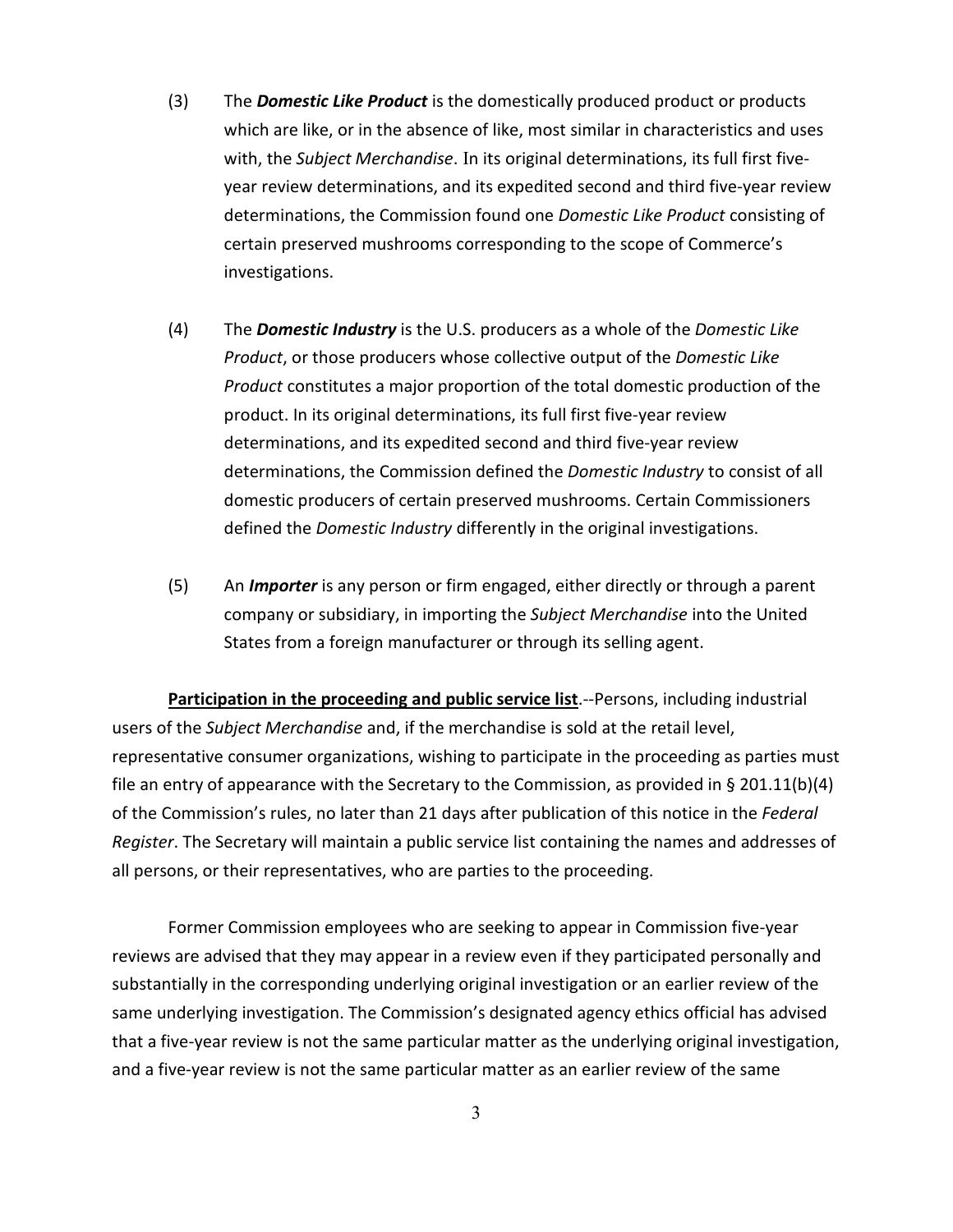underlying investigation for purposes of 18 U.S.C. 207, the post-employment statute for Federal employees, and Commission rule 201.15(b) (19 CFR 201.15(b)), 79 FR 3246 (Jan. 17, 2014), 73 FR 24609 (May 5, 2008). Consequently, former employees are not required to seek Commission approval to appear in a review under Commission rule 19 CFR 201.15, even if the corresponding underlying original investigation or an earlier review of the same underlying investigation was pending when they were Commission employees. For further ethics advice on this matter, contact Charles Smith, Office of the General Counsel, at 202-205-3408.

**Limited disclosure of business proprietary information (BPI) under an administrative protective order (APO) and APO service list**.--Pursuant to § 207.7(a) of the Commission's rules, the Secretary will make BPI submitted in this proceeding available to authorized applicants under the APO issued in the proceeding, provided that the application is made no later than 21 days after publication of this notice in the *Federal Register*. Authorized applicants must represent interested parties, as defined in 19 U.S.C. 1677(9), who are parties to the proceeding. A separate service list will be maintained by the Secretary for those parties authorized to receive BPI under the APO.

**Certification**.--Pursuant to § 207.3 of the Commission's rules, any person submitting information to the Commission in connection with this proceeding must certify that the information is accurate and complete to the best of the submitter's knowledge. In making the certification, the submitter will acknowledge that information submitted in response to this request for information and throughout this proceeding or other proceeding may be disclosed to and used: (i) by the Commission, its employees and Offices, and contract personnel (a) for developing or maintaining the records of this or a related proceeding, or (b) in internal investigations, audits, reviews, and evaluations relating to the programs, personnel, and operations of the Commission including under 5 U.S.C. Appendix 3; or (ii) by U.S. government employees and contract personnel, solely for cybersecurity purposes. All contract personnel will sign appropriate nondisclosure agreements.

**Written submissions**.--Pursuant to § 207.61 of the Commission's rules, each interested party response to this notice must provide the information specified below. The deadline for filing such responses is September 2, 2020. Pursuant to § 207.62(b) of the Commission's rules, eligible parties (as specified in Commission rule 207.62(b)(1)) may also file comments concerning the adequacy of responses to the notice of institution and whether the Commission should conduct expedited or full reviews. The deadline for filing such comments is October 16,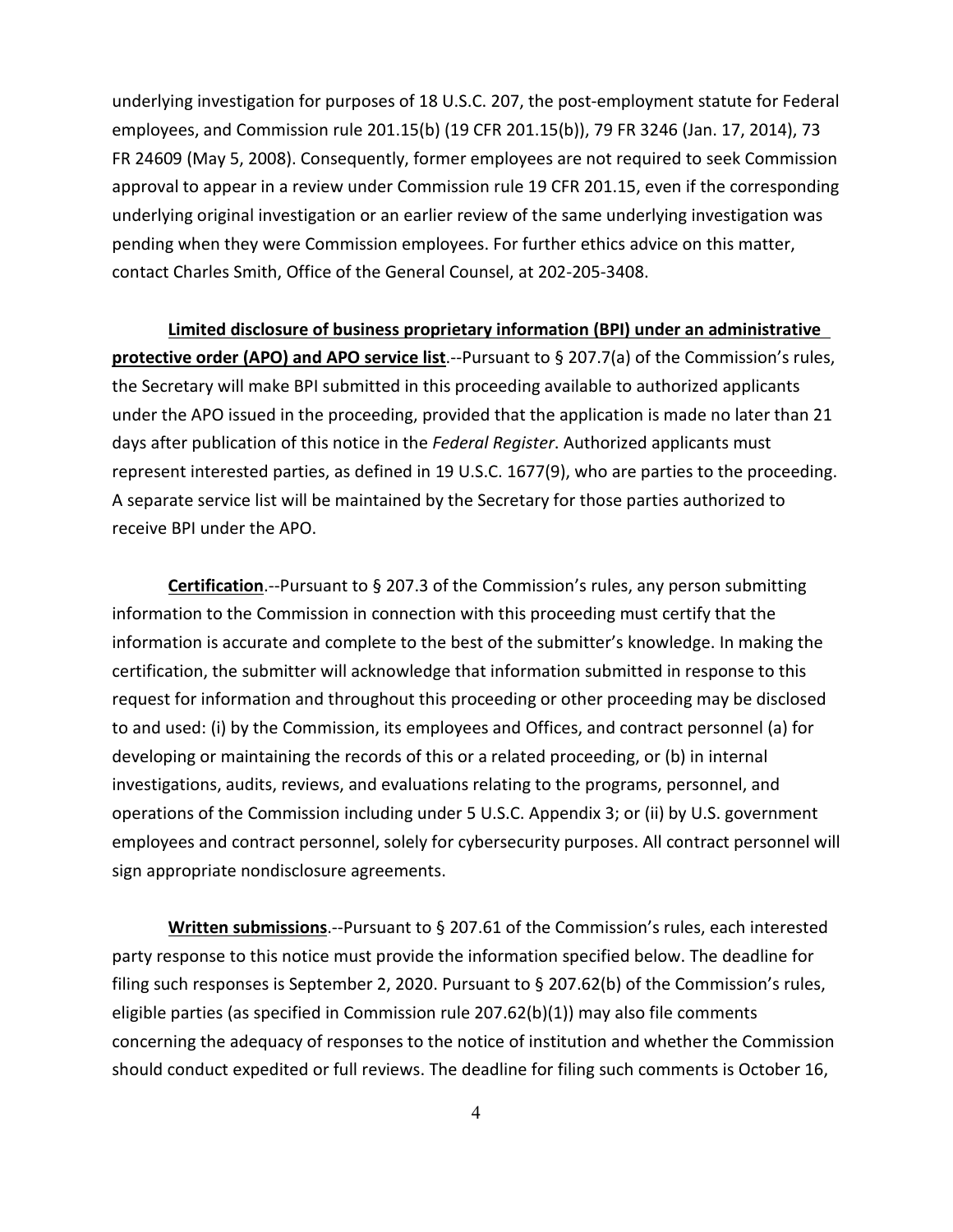2020. All written submissions must conform with the provisions of § 201.8 of the Commission's rules; any submissions that contain BPI must also conform with the requirements of §§ 201.6, 207.3, and 207.7 of the Commission's rules. The Commission's *Handbook on Filing Procedures*, available on the Commission's website at

[https://www.usitc.gov/documents/handbook\\_on\\_filing\\_procedures.pdf,](https://www.usitc.gov/documents/handbook_on_filing_procedures.pdf) elaborates upon the Commission's procedures with respect to filings. Also, in accordance with §§ 201.16(c) and 207.3 of the Commission's rules, each document filed by a party to the proceeding must be served on all other parties to the proceeding (as identified by either the public or APO service list as appropriate), and a certificate of service must accompany the document (if you are not a party to the proceeding you do not need to serve your response).

Please note the Secretary's Office will accept only electronic filings at this time. Filings must be made through the Commission's Electronic Document Information System (EDIS, [https://edis.usitc.gov\)](https://edis.usitc.gov/). No in-person paper-based filings or paper copies of any electronic filings will be accepted until further notice.

No response to this request for information is required if a currently valid Office of Management and Budget ("OMB") number is not displayed; the OMB number is 3117 0016/USITC No. 20-5-465, expiration date June 30, 2023. Public reporting burden for the request is estimated to average 15 hours per response. Please send comments regarding the accuracy of this burden estimate to the Office of Investigations, U.S. International Trade Commission, 500 E Street SW, Washington, DC 20436.

**Inability to provide requested information**.--Pursuant to § 207.61(c) of the Commission's rules, any interested party that cannot furnish the information requested by this notice in the requested form and manner shall notify the Commission at the earliest possible time, provide a full explanation of why it cannot provide the requested information, and indicate alternative forms in which it can provide equivalent information. If an interested party does not provide this notification (or the Commission finds the explanation provided in the notification inadequate) and fails to provide a complete response to this notice, the Commission may take an adverse inference against the party pursuant to § 776(b) of the Act (19 U.S.C. 1677e(b)) in making its determinations in the reviews.

**INFORMATION TO BE PROVIDED IN RESPONSE TO THIS NOTICE OF INSTITUTION:** If you are a domestic producer, union/worker group, or trade/business association; import/export *Subject*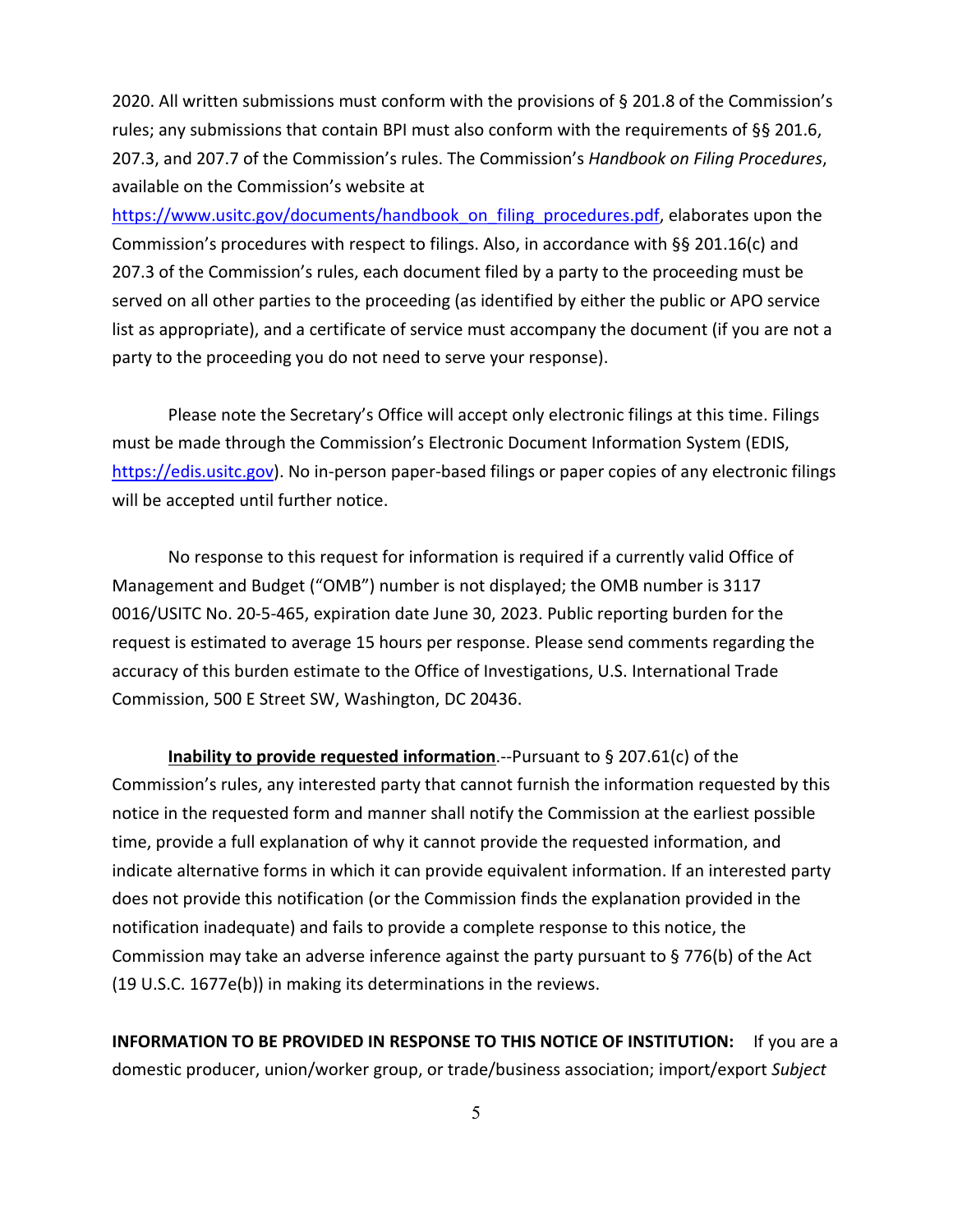*Merchandise* from more than one *Subject Country*; or produce *Subject Merchandise* in more than one *Subject Country*, you may file a single response. If you do so, please ensure that your response to each question includes the information requested for each pertinent *Subject Country.* As used below, the term "firm" includes any related firms.

- (1) The name and address of your firm or entity (including World Wide Web address) and name, telephone number, fax number, and E-mail address of the certifying official.
- (2) A statement indicating whether your firm/entity is an interested party under 19 U.S.C. 1677(9) and if so, how, including whether your firm/entity is a U.S. producer of the *Domestic Like Product*, a U.S. union or worker group, a U.S. importer of the *Subject Merchandi*se, a foreign producer or exporter of the *Subject Merchandise*, a U.S. or foreign trade or business association (a majority of whose members are interested parties under the statute), or another interested party (including an explanation). If you are a union/worker group or trade/business association, identify the firms in which your workers are employed or which are members of your association.
- (3) A statement indicating whether your firm/entity is willing to participate in this proceeding by providing information requested by the Commission.
- (4) A statement of the likely effects of the revocation of the antidumping duty orders on the *Domestic Industry* in general and/or your firm/entity specifically. In your response, please discuss the various factors specified in section 752(a) of the Act (19 U.S.C. 1675a(a)) including the likely volume of subject imports, likely price effects of subject imports, and likely impact of imports of *Subject Merchandise* on the *Domestic Industry*.
- (5) A list of all known and currently operating U.S. producers of the *Domestic Like Product*. Identify any known related parties and the nature of the relationship as defined in § 771(4)(B) of the Act (19 U.S.C. 1677(4)(B)).
- (6) A list of all known and currently operating U.S. importers of the *Subject Merchandise* and producers of the *Subject Merchandise* in each *Subject Country* that currently export or have exported *Subject Merchandise* to the United States or other countries after 2014.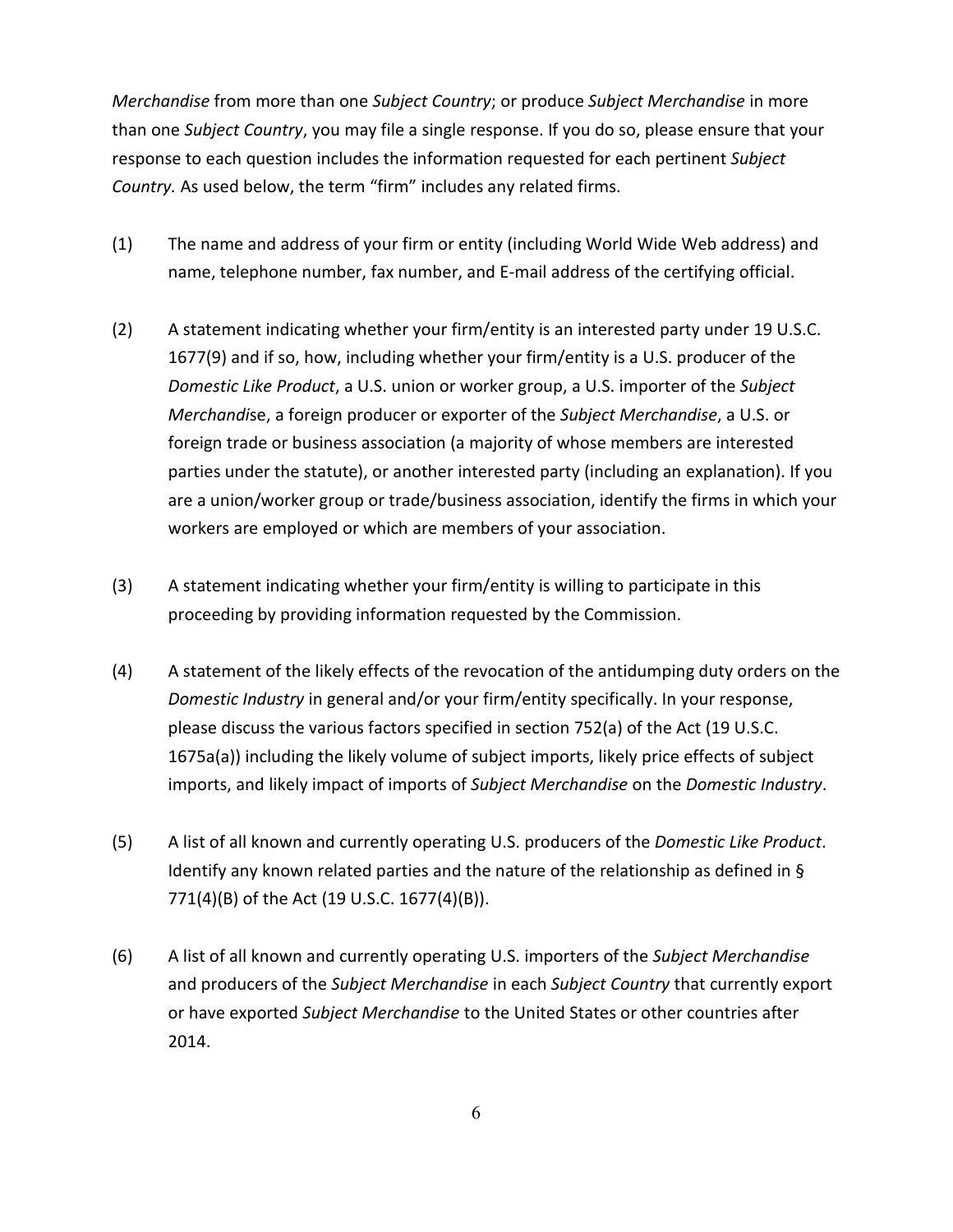- (7) A list of 3-5 leading purchasers in the U.S. market for the *Domestic Like Product* and the *Subject Merchandise* (including street address, World Wide Web address, and the name, telephone number, fax number, and E-mail address of a responsible official at each firm).
- (8) A list of known sources of information on national or regional prices for the *Domestic Like Product* or the *Subject Merchandise* in the U.S. or other markets.
- (9) If you are a U.S. producer of the *Domestic Like Product*, provide the following information on your firm's operations on that product during calendar year 2019, except as noted (report quantity data in pounds and value data in U.S. dollars, f.o.b. plant). If you are a union/worker group or trade/business association, provide the information, on an aggregate basis, for the firms in which your workers are employed/which are members of your association.
	- (a) Production (quantity) and, if known, an estimate of the percentage of total U.S. production of the *Domestic Like Product* accounted for by your firm's(s') production;
	- (b) Capacity (quantity) of your firm to produce the *Domestic Like Product* (that is, the level of production that your establishment(s) could reasonably have expected to attain during the year, assuming normal operating conditions (using equipment and machinery in place and ready to operate), normal operating levels (hours per week/weeks per year), time for downtime, maintenance, repair, and cleanup, and a typical or representative product mix);
	- (c) the quantity and value of U.S. commercial shipments of the *Domestic Like Product* produced in your U.S. plant(s);
	- (d) the quantity and value of U.S. internal consumption/company transfers of the *Domestic Like Product* produced in your U.S. plant(s); and
	- (e) the value of (i) net sales, (ii) cost of goods sold (COGS), (iii) gross profit, (iv) selling, general and administrative (SG&A) expenses, and (v) operating income of the *Domestic Like Product* produced in your U.S. plant(s) (include both U.S. and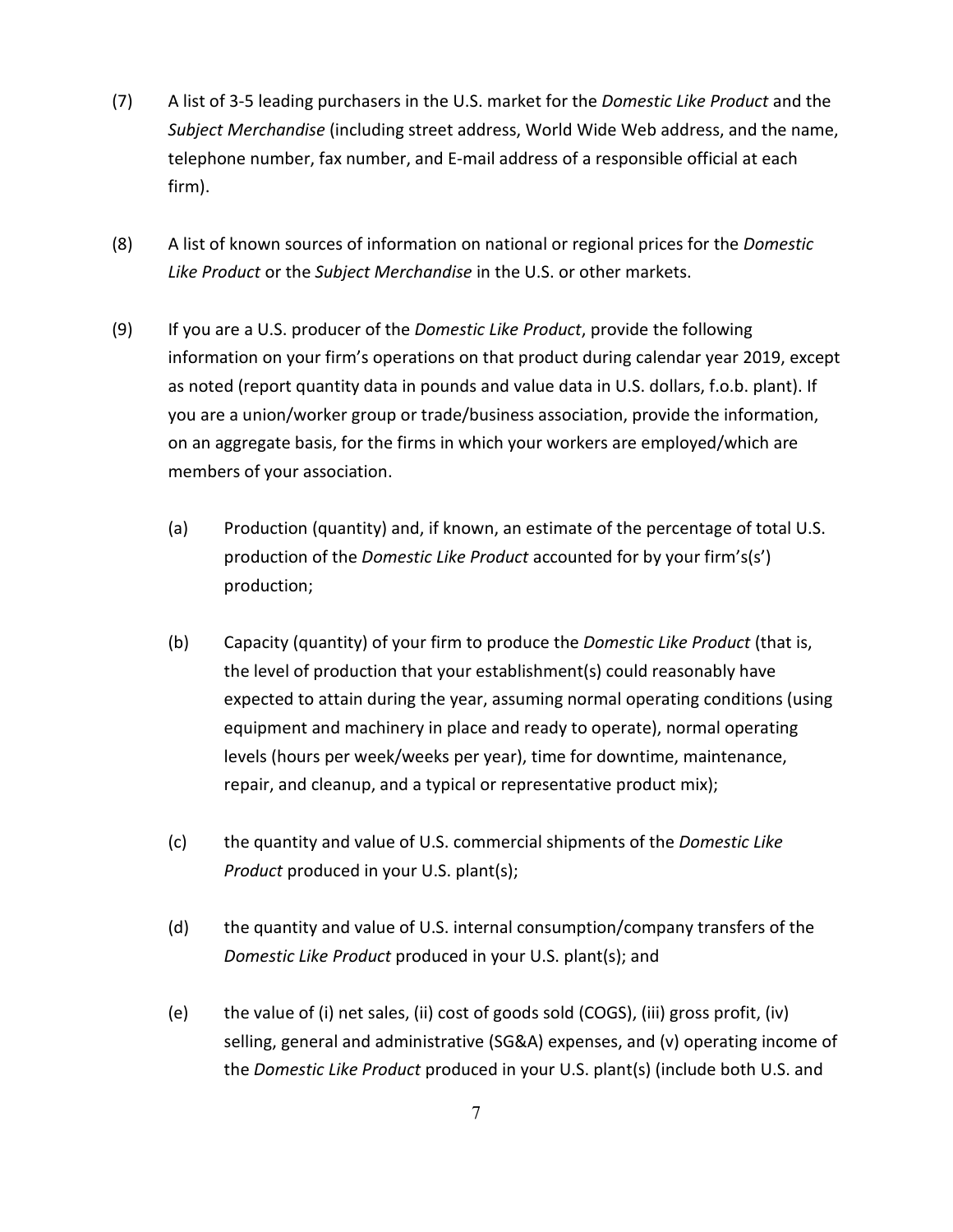export commercial sales, internal consumption, and company transfers) for your most recently completed fiscal year (identify the date on which your fiscal year ends).

- (10) If you are a U.S. importer or a trade/business association of U.S. importers of the *Subject Merchandise* from any *Subject Country*, provide the following information on your firm's(s') operations on that product during calendar year 2019 (report quantity data in pounds and value data in U.S. dollars). If you are a trade/business association, provide the information, on an aggregate basis, for the firms which are members of your association.
	- (a) The quantity and value (landed, duty-paid but not including antidumping duties) of U.S. imports and, if known, an estimate of the percentage of total U.S. imports of *Subject Merchandise* from each *Subject Country* accounted for by your firm's(s') imports;
	- (b) the quantity and value (f.o.b. U.S. port, including antidumping duties) of U.S. commercial shipments of *Subject Merchandise* imported from each *Subject Country*; and
	- (c) the quantity and value (f.o.b. U.S. port, including antidumping duties) of U.S. internal consumption/company transfers of *Subject Merchandise* imported from each *Subject Country*.
- (11) If you are a producer, an exporter, or a trade/business association of producers or exporters of the *Subject Merchandise* in any *Subject Country*, provide the following information on your firm's(s') operations on that product during calendar year 2019 (report quantity data in pounds and value data in U.S. dollars, landed and duty-paid at the U.S. port but not including antidumping duties). If you are a trade/business association, provide the information, on an aggregate basis, for the firms which are members of your association.
	- (a) Production (quantity) and, if known, an estimate of the percentage of total production of *Subject Merchandise* in each *Subject Country* accounted for by your firm's(s') production;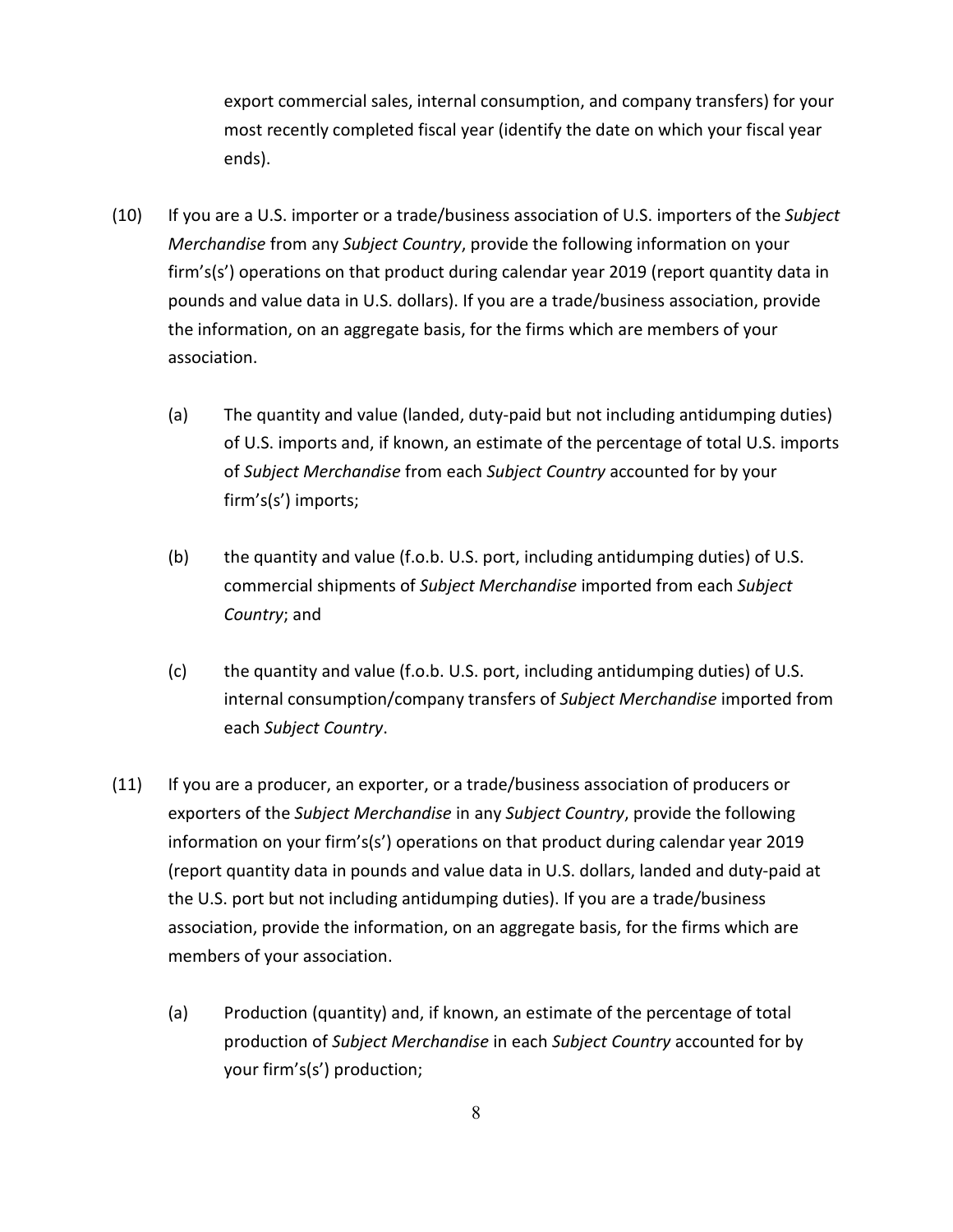- (b) Capacity (quantity) of your firm(s) to produce the *Subject Merchandise* in each *Subject Country* (that is, the level of production that your establishment(s) could reasonably have expected to attain during the year, assuming normal operating conditions (using equipment and machinery in place and ready to operate), normal operating levels (hours per week/weeks per year), time for downtime, maintenance, repair, and cleanup, and a typical or representative product mix); and
- (c) the quantity and value of your firm's(s') exports to the United States of *Subject Merchandise* and, if known, an estimate of the percentage of total exports to the United States of *Subject Merchandise* from each *Subject Country* accounted for by your firm's(s') exports.
- (12) Identify significant changes, if any, in the supply and demand conditions or business cycle for the *Domestic Like Product* that have occurred in the United States or in the market for the *Subject Merchandise* in each *Subject Country* after 2014, and significant changes, if any, that are likely to occur within a reasonably foreseeable time. Supply conditions to consider include technology; production methods; development efforts; ability to increase production (including the shift of production facilities used for other products and the use, cost, or availability of major inputs into production); and factors related to the ability to shift supply among different national markets (including barriers to importation in foreign markets or changes in market demand abroad). Demand conditions to consider include end uses and applications; the existence and availability of substitute products; and the level of competition among the *Domestic Like Product* produced in the United States, *Subject Merchandise* produced in each *Subject Country*, and such merchandise from other countries.
- (13) (OPTIONAL) A statement of whether you agree with the above definitions of the *Domestic Like Product* and *Domestic Industry*; if you disagree with either or both of these definitions, please explain why and provide alternative definitions.